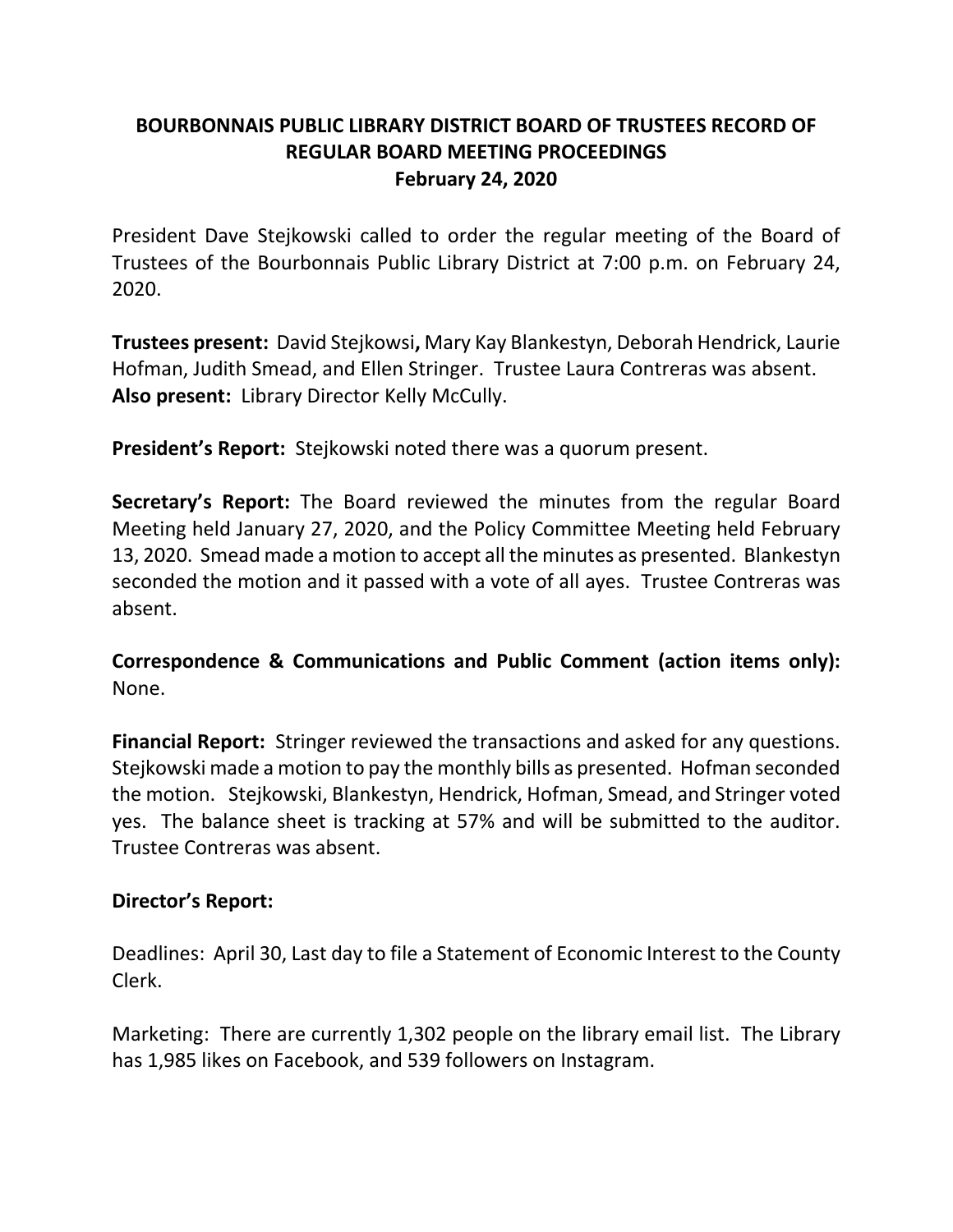Kankakee County Chamber of Commerce: Marketing Coordinator, Katey Moore, has recently become an Ambassador for the Kankakee County Chamber of Commerce. She was featured in the latest edition of the Chamber's Monday Minute. McCully included a link of Katey highlighting weekly events throughout the county.

Business Before Hours: The Library will host a Kankakee County Chamber Business Before Hours event on Wednesday, March 11, from 7:30-8:30 a.m. Board members are invited to attend and wear their BPL polo and name tag.

## **Technical Services:**

398 new items were added to the collection in January 2020. 193 items were deleted.

Technical Services Supervisor, Kris Weybright, continues to lead the nonfiction weeding project. Currently the 700s are being evaluated.

## **Circulation Services:**

New Cards: Ninety-six new library cards were made in January. Circulation Supervisor, Samantha Wilhoyt, checks the record of every new card that is entered into the library's system and ensures that the format of the new records is consistent with PrairieCat Circulation Standards. She also double checks to make sure the holder of each new card created resides within the Bourbonnais Public Library District because there are some subdivisions in Bourbonnais that belong to the Bradley Public Library District.

## **Adult Services:**

Ten staff members are participating in the Bourbonnais Public Library Reads readers' advisory program. This program connects patrons with reading recommendations from BPL staff based on genre, read-a-likes, or category of general interest. Participating staff members are required to take continuing education training that helps to further develop their readers' advisory skills.

# **Youth Services:**

1,000 Books Before Kindergarten Program: The Youth Services Department launched their 1,000 Books Before Kindergarten Initiative in February. This program provides a fun approach to establishing strong literacy skills. Participants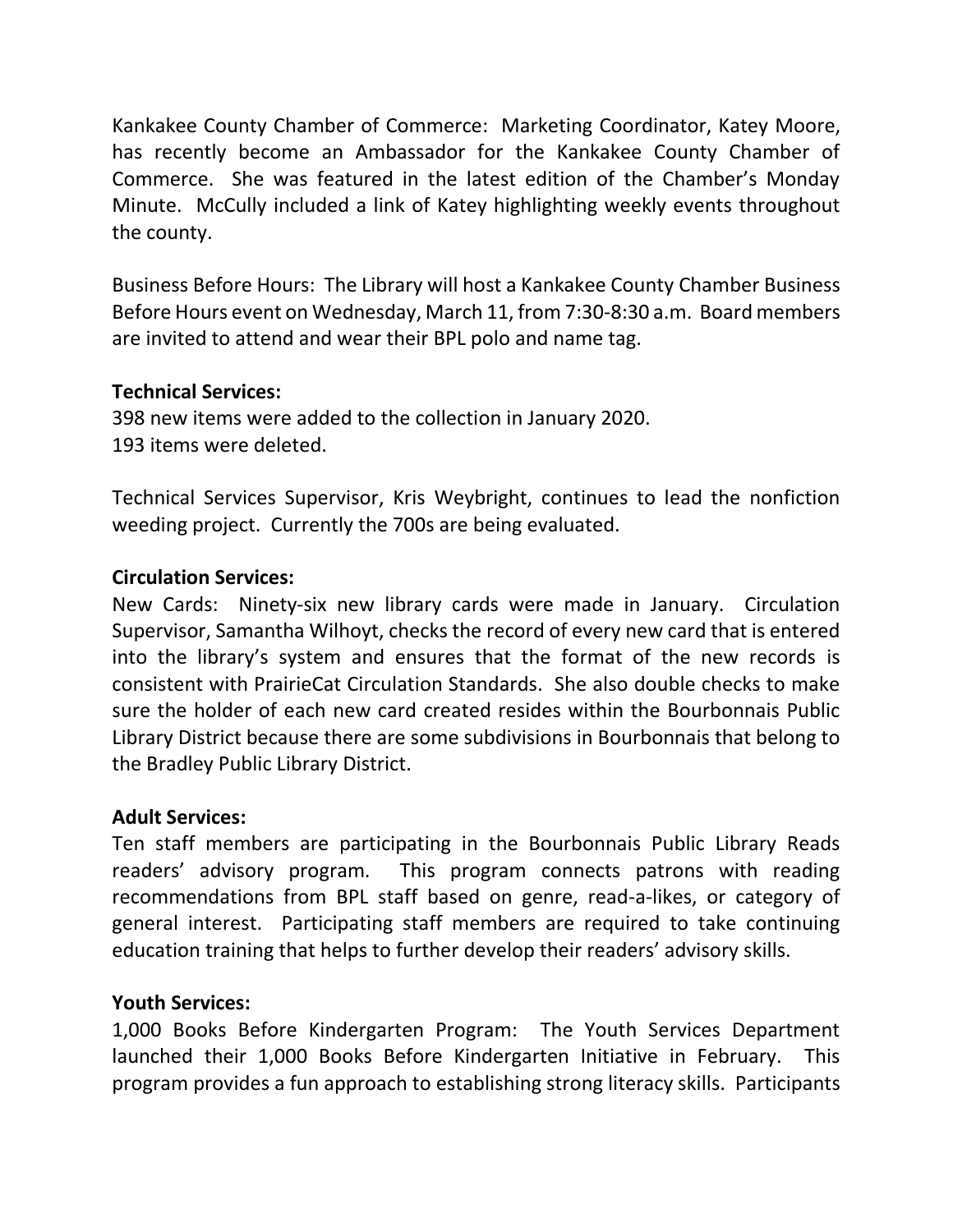receive reading logs and incentives carefully designed and chosen by the library's Marketing and Youth Services teams. The garden themed progress mural displays the little readers' flowers in bloom.

Youth Services Supervisor, Rory Parilac, has visited all ten third grade classes in Bourbonnais Elementary District #53. Rory read books and shared trivia to help connect with students, represent the Library, and promote library services. Youth Services Assistants made eight outreach visits to local childcare facilities and preschools, bringing stories to over 200 children in Bourbonnais.

### **Teen Services:**

The Teen After-School Hang Out continues to be a space for junior high students to socialize with friends, play games, and make creative projects. BUGC Principal, Shannon Swilley, has been a supportive partner in helping the library staff resolve some of the behavior issues faced this year. At this point in the school year, most of the teens understand what is expected of them when they are visiting the Library after school.

### **Committee Reports:**

**Personnel:** None. **Finance:** None. **Policy:** Policy Committee met February 13. Report will be discussed under New Business. **Building and Grounds:** None. **Long Range Planning:** None.

## **Unfinished Business:**

Discuss and Approve Commercial Insurance Policy: McCully reviewed the Commercial Insurance Policy prepared by Cook and Kocher Insurance Group, Inc. Blankestyn made a motion to approve the Commercial Crime and the Abuse and Molestation Coverage quotes from Utica National. Stringer seconded the motion and it passed with all ayes. Trustee Contreras was absent.

#### **New Business:**